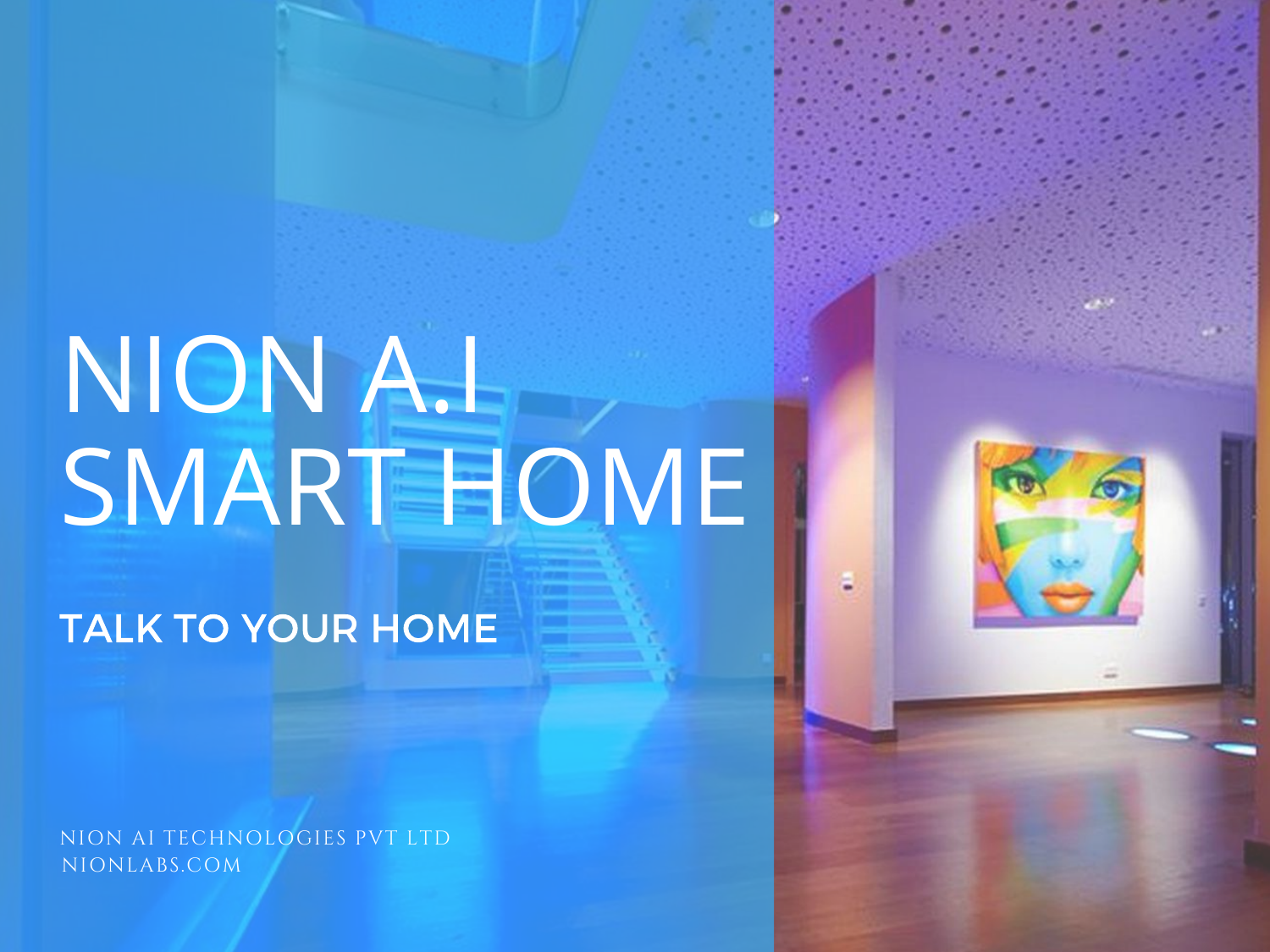## NION IS WIRELESS AND VOICE ACTIVATED

TALK TO YOUR HOME TO CONTROL LIGHTS, CHANGE FAN SPEED OR CHANGE ROOM COLOUR USING YOUR VOICE.

Nion products coordinates the technology in your life into complete, brilliant experience interactions that fit your lifestyle and are easy for your family to enjoy . Nion Smart Home responds to your schedule and needs without touching anything at all.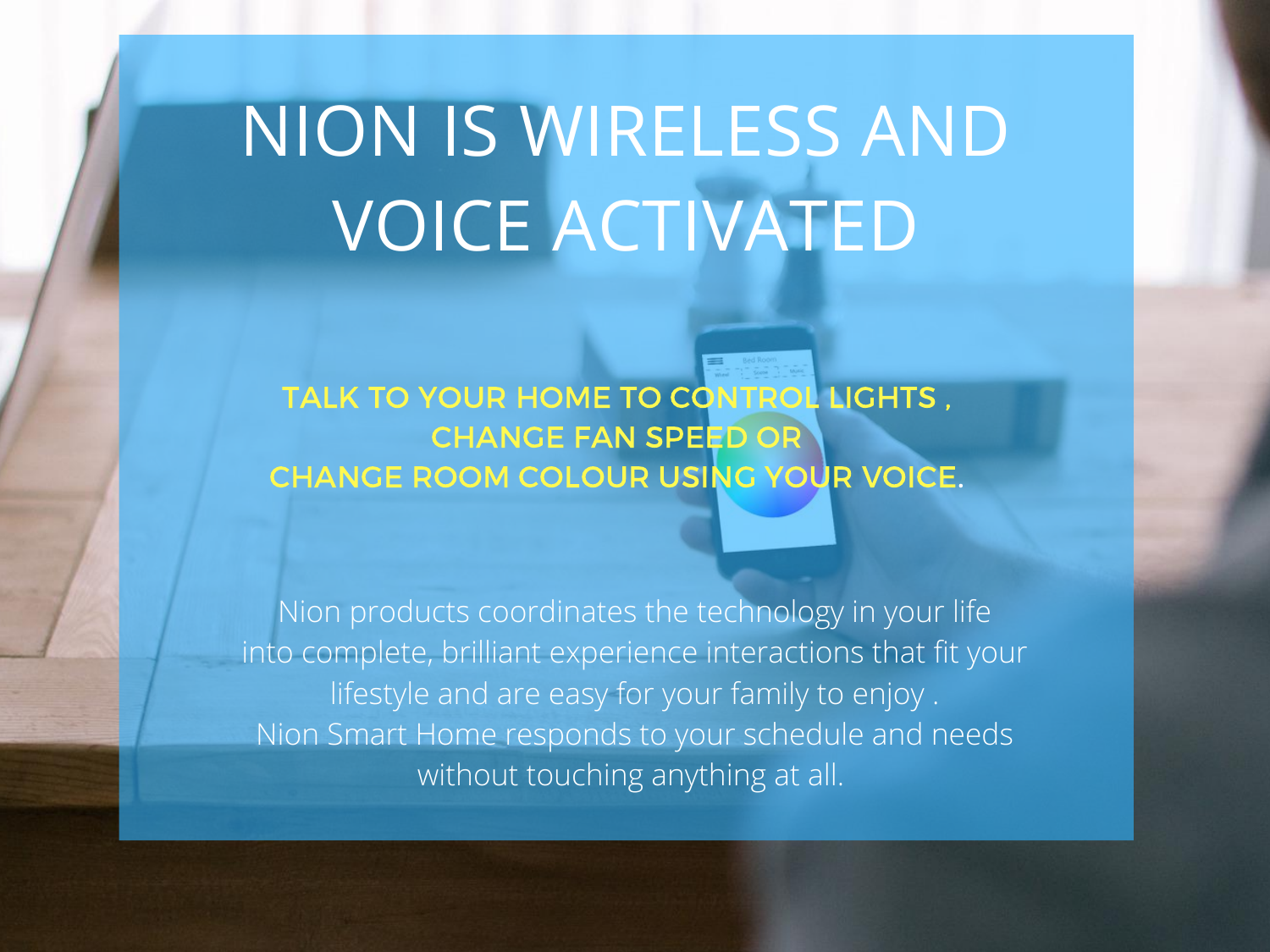### OUR PRODUCTS AND SOLUTIONS



#### YUVA SMART LED LIGHTS

PLUGGX SMART SWITCH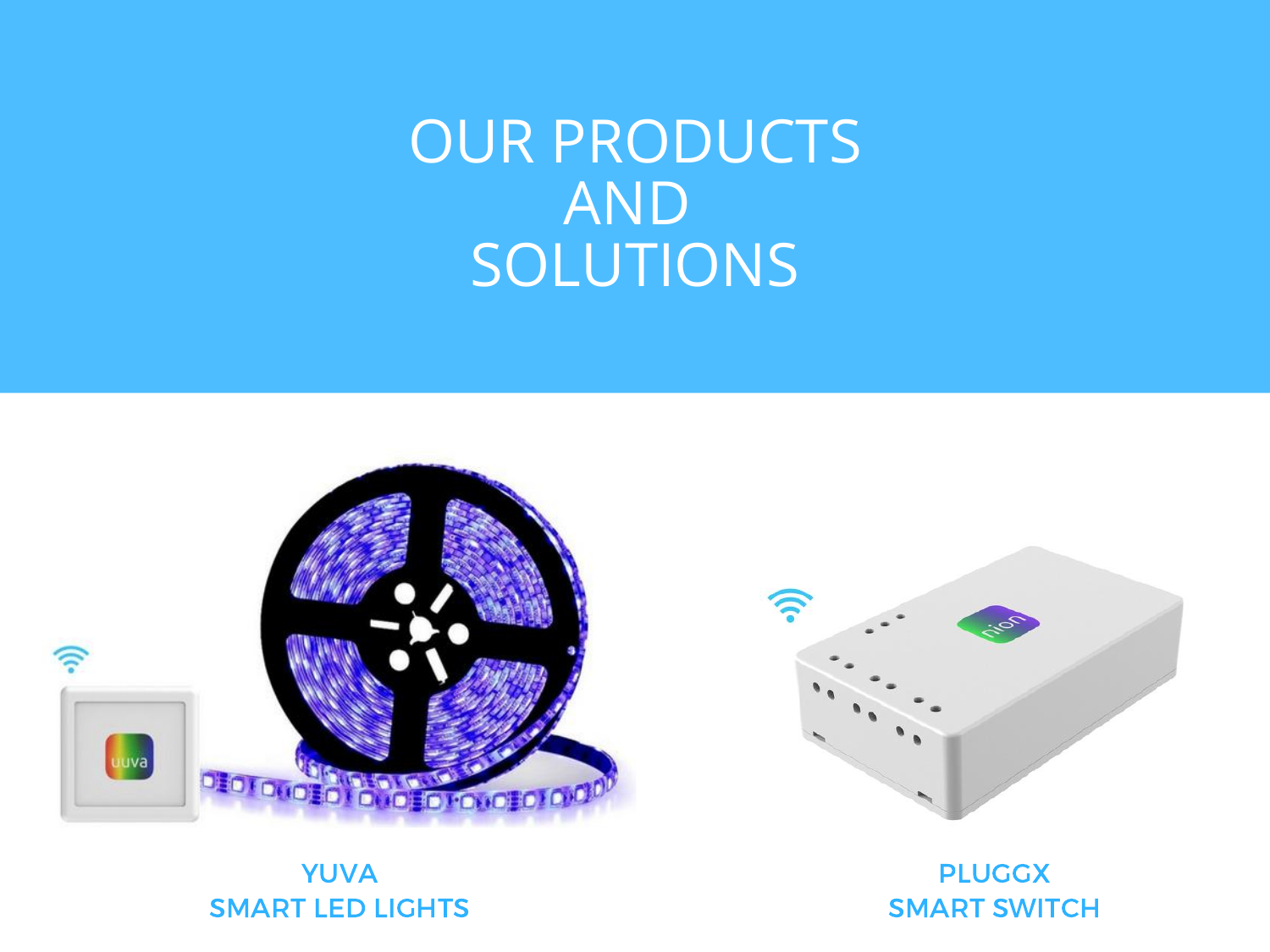

### SMART LIGHTNING BRILLIANT EXPERIANCE

Inside Your Home & Out in the lawn

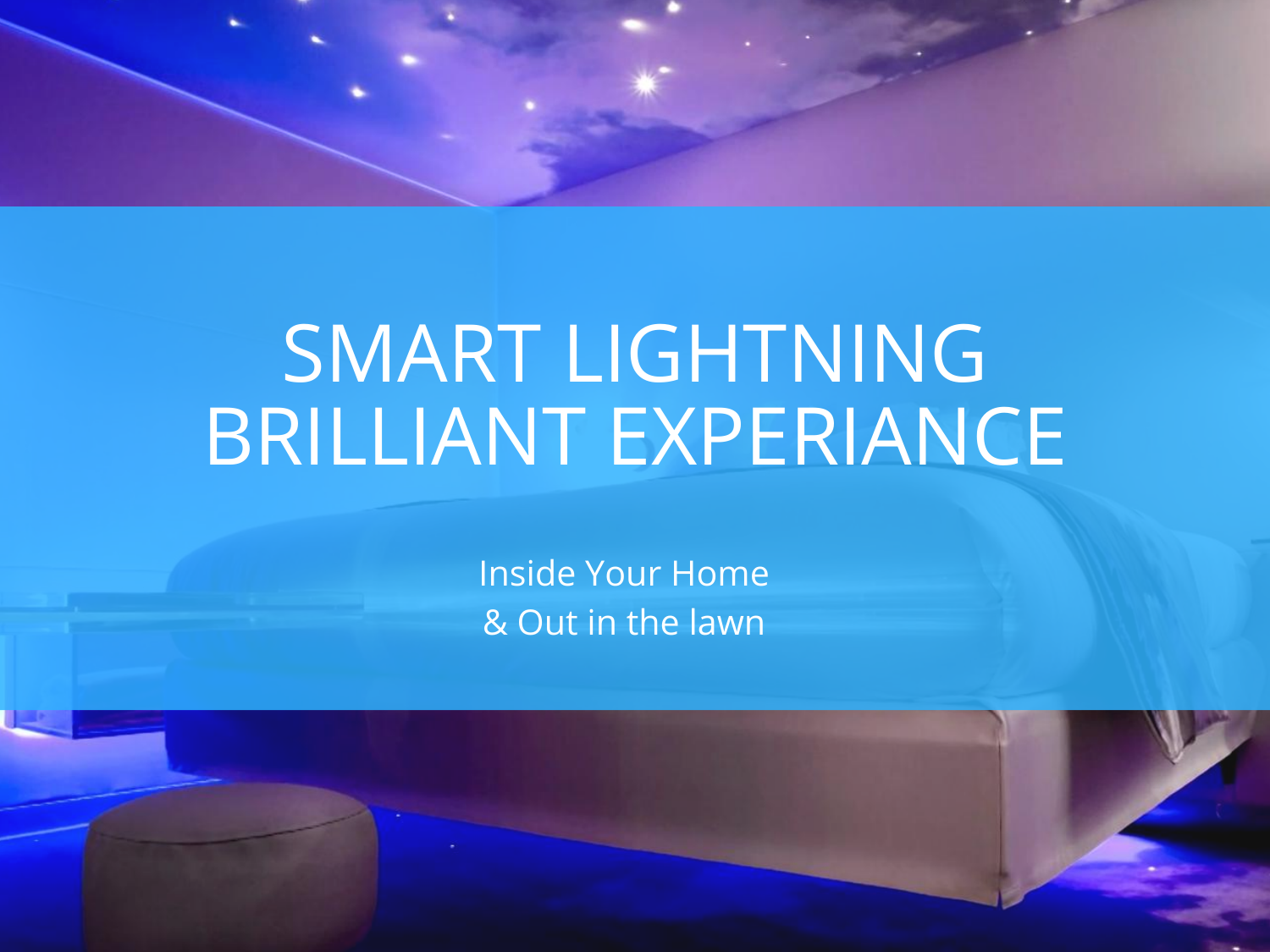UUVA is a flexible light source that change colours or set scenes using app . Easy to shape, bend and cut to size to light up your home or reach extreme corners of furniture or ceiling .

Integrate UUVA lightstrips into furniture, in coves, behind bed or under kitchen cabinets . Highlight architectural features with smooth, indirect light .

- VOICE AND APP CONTROL
- 2 CRORE COLOURS
- MUSIC SYNC
- SCENES
- SCHEDULE LIGHTS IN MORNING
- 300 LED IN 5 METRES LENGTH
- 4300 LUMENS [ EQUALS 8 LED BULBS ]
- EXTEND UPTO 20+
- 5 MINUTES INSTALLATION
- WI-FI +WI-FI DIRECT IEEE 802.11 B/G/N

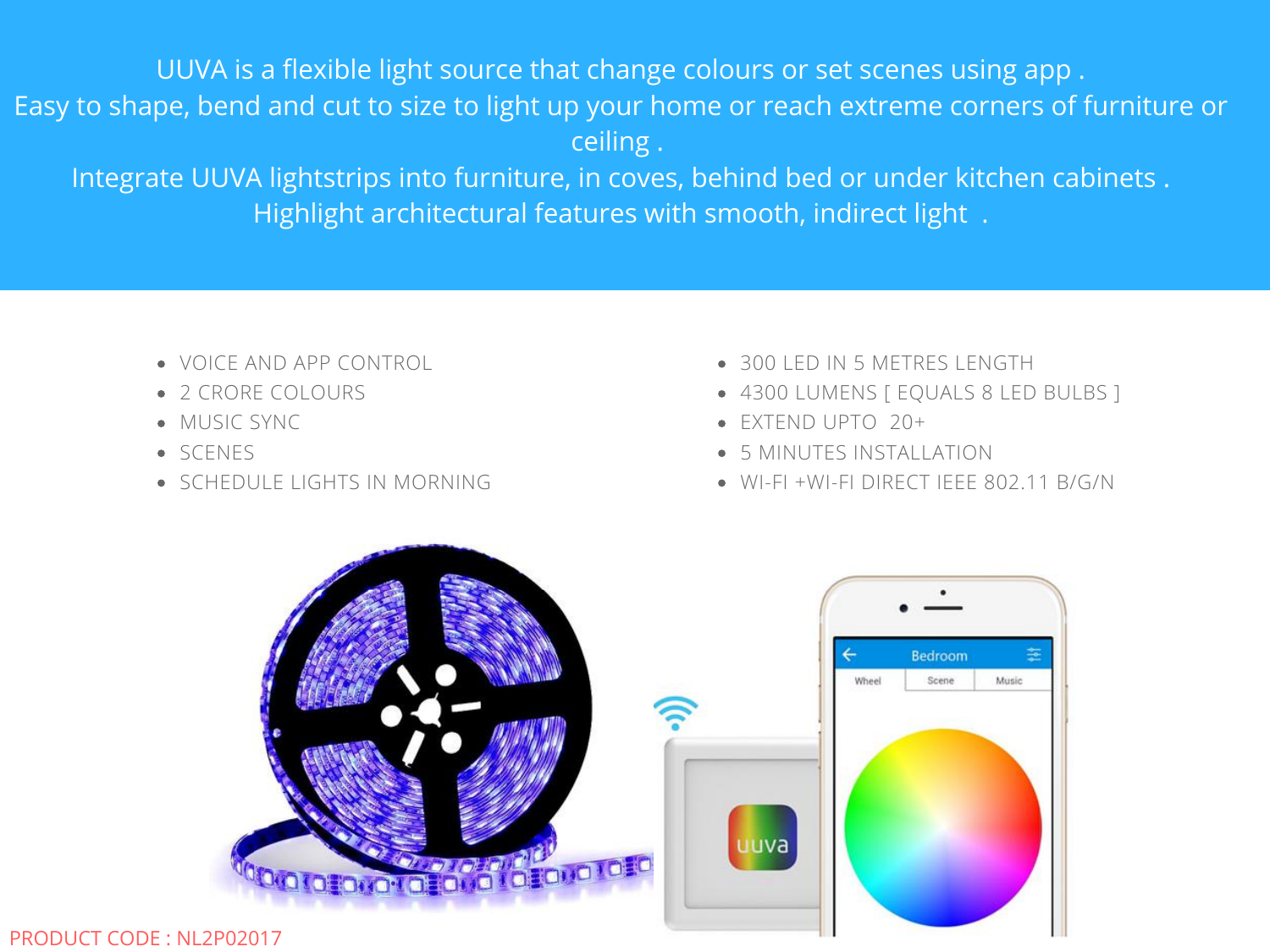

# APPLIANCE CONTROL ELEGANCE AND CONVENIENCE

Smart appliances brings elegance, ambiance, convenience and energy efficiency to your whole living space .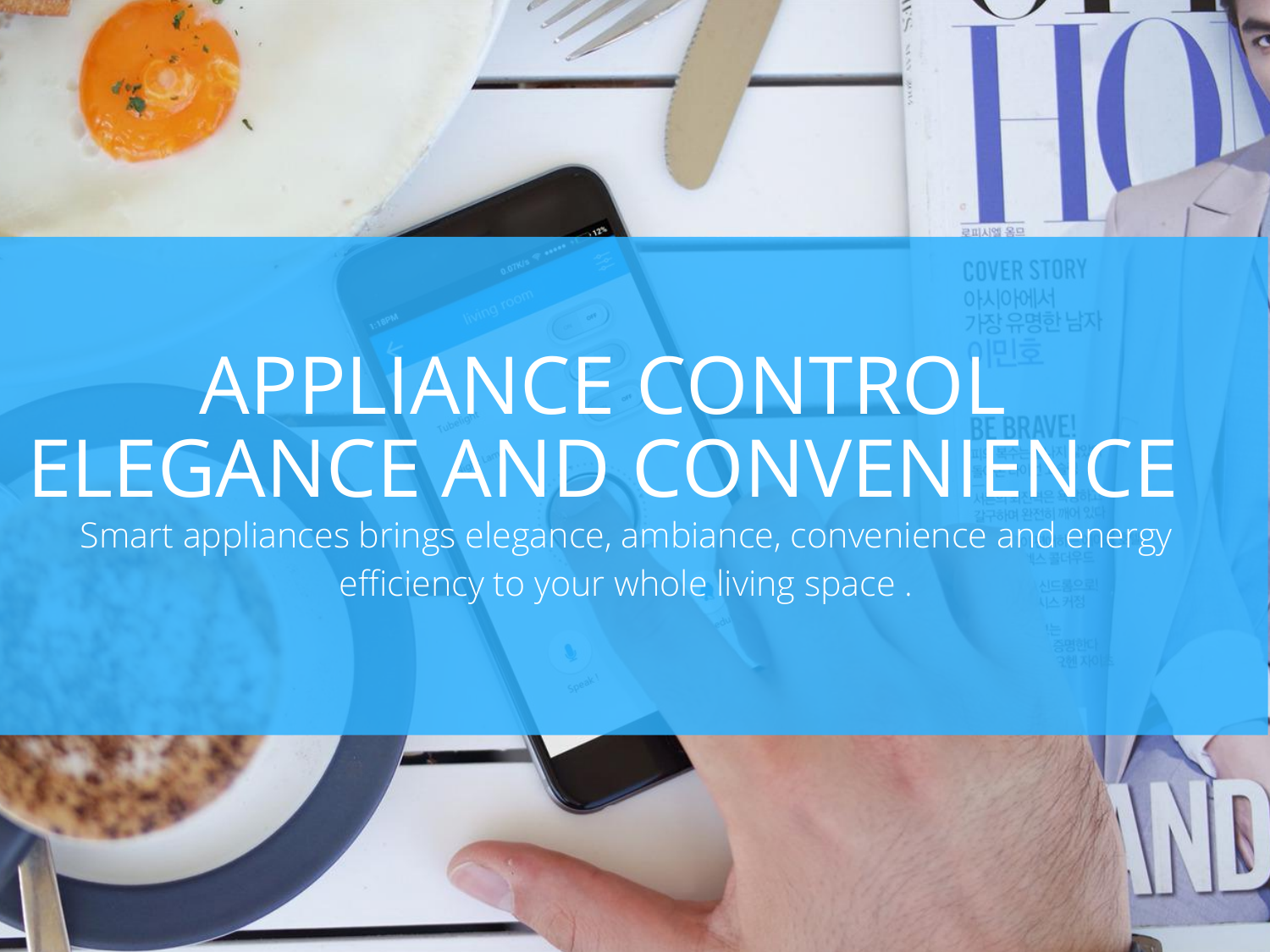Pluggx switch allows you to control , schedule and monitor appliances from easy to use app Say "sleep" when you go to bed,Or " I am Home " when you get back from work Change fan speed or turn on lights before entering in a room Schedule geyser to turn on in morning or Music system to welcome you with your favourite song

- 1 FAN CONTROL UP TO 100 SPEED STEPS
- 3 X 4A LOAD CONTROL AND MONITORING
- WI-FI +WI-FI DIRECT IEEE 802.11 B/G/N
- MANUAL SWITCHES WORK NORMAL
- SMALL SIZE 10 X 6 X 2 CM , RETROFIT
- VOICE AND APP CONTROL
- APPLIANCE SCHEDULE
- APPLIANCE MONITORING
- NO HUB / ROUTER NEEDED
- 15 MINUTES INSTALLATION



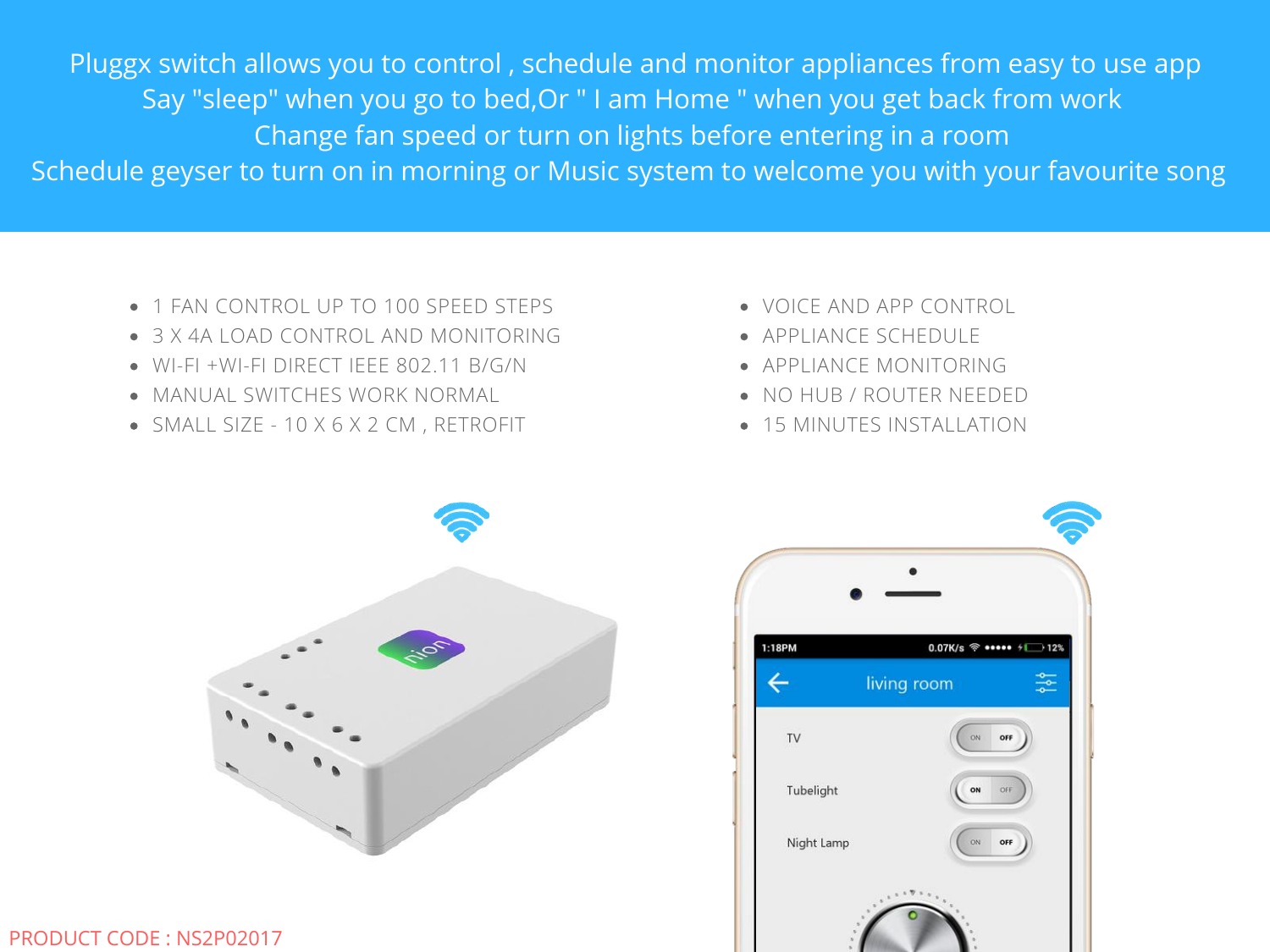#### Integrate IP camera , Curtain controller , Security sensors and other smart products with Nion app and control from Voice

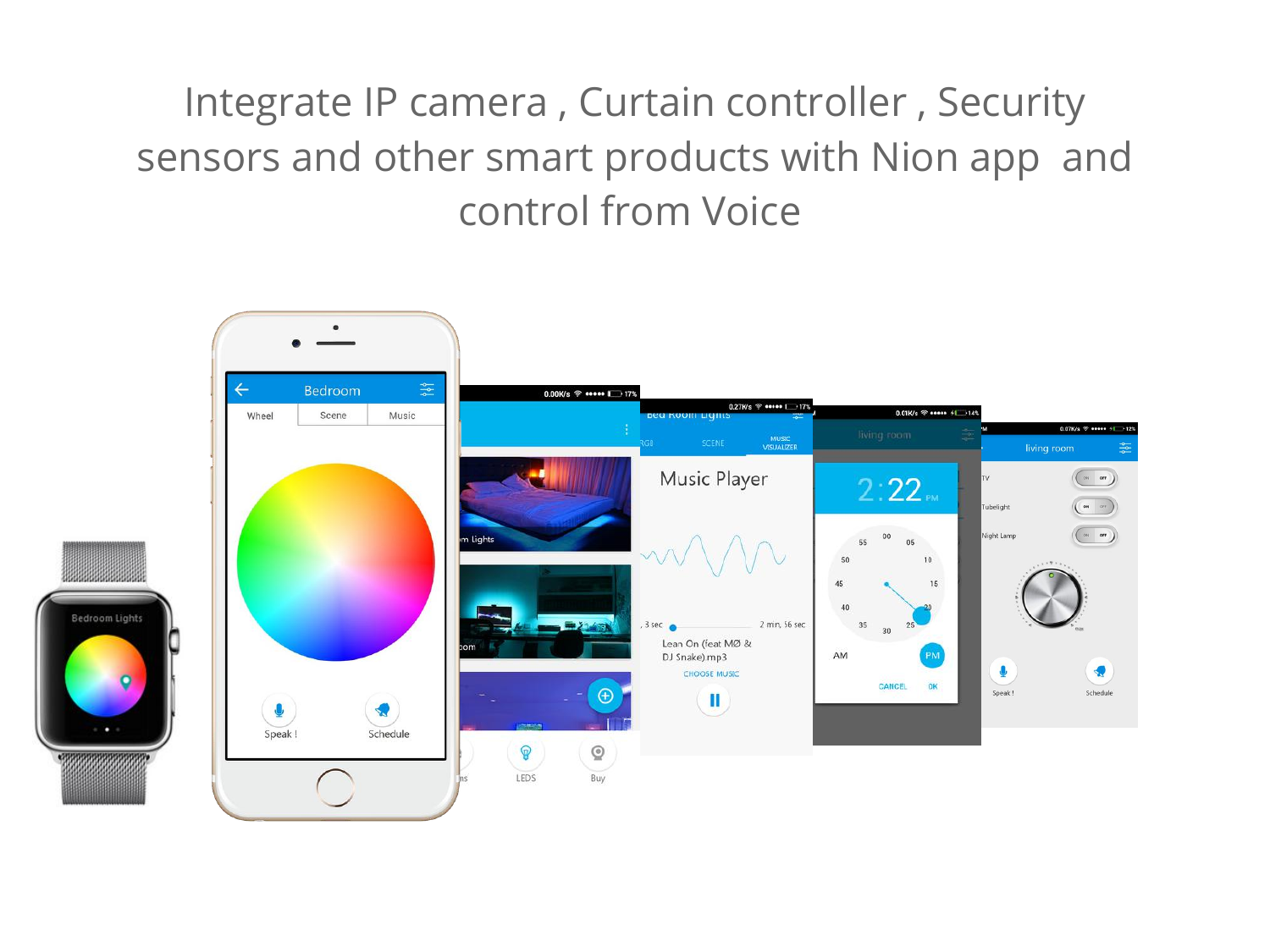### OUR MANUFACTURING UNIT





Visit us : C-63 , Sector 58 , Noida .